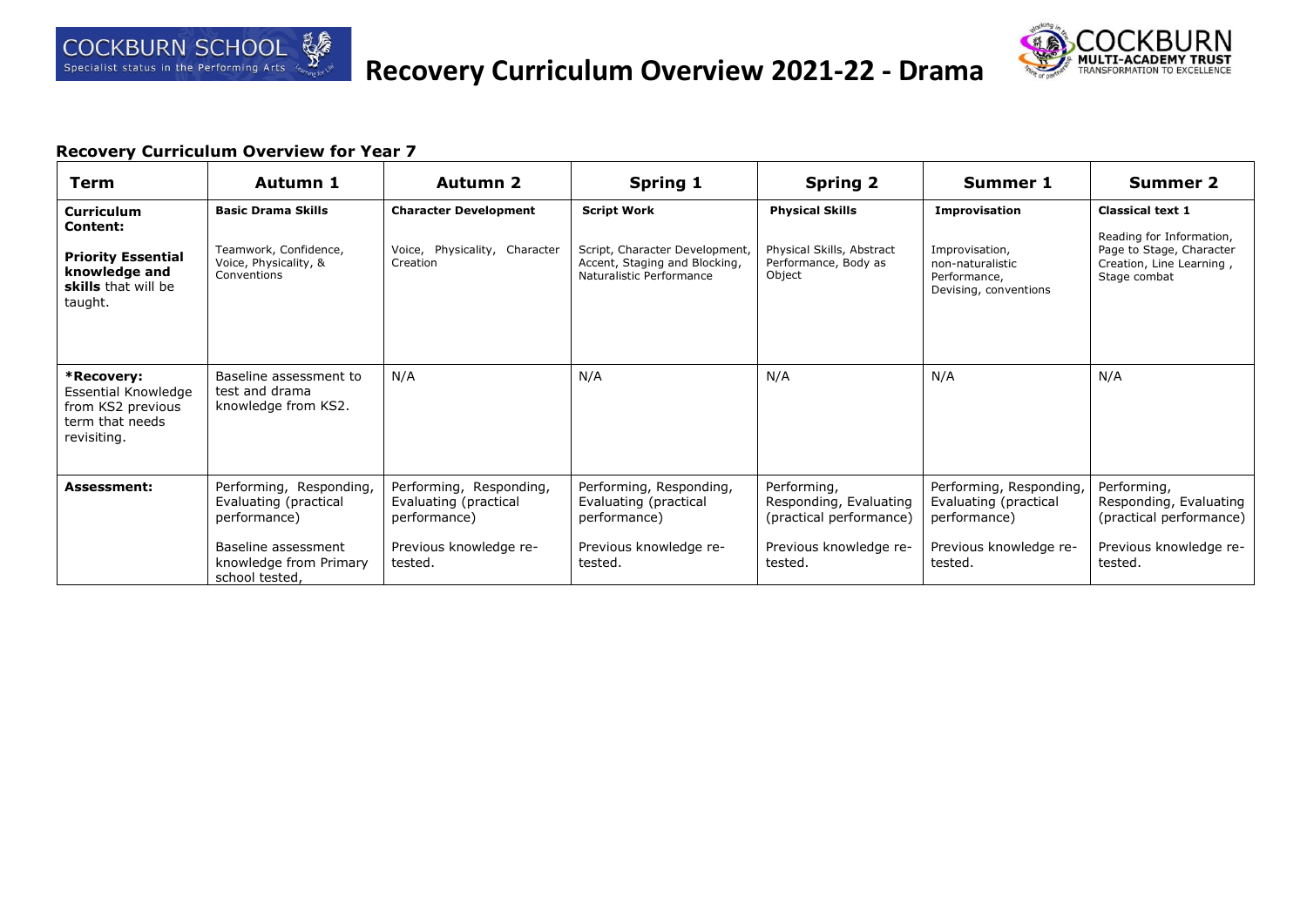| Term                                                                                                                    | Autumn 1                                                                                                                            | <b>Autumn 2</b>                                                                                                                                                                    | <b>Spring 1</b>                                                                                                                                                           | <b>Spring 2</b>                                                                                                          | <b>Summer 1</b>                                                                                                       | <b>Summer 2</b>                                                                                                                                  |
|-------------------------------------------------------------------------------------------------------------------------|-------------------------------------------------------------------------------------------------------------------------------------|------------------------------------------------------------------------------------------------------------------------------------------------------------------------------------|---------------------------------------------------------------------------------------------------------------------------------------------------------------------------|--------------------------------------------------------------------------------------------------------------------------|-----------------------------------------------------------------------------------------------------------------------|--------------------------------------------------------------------------------------------------------------------------------------------------|
| <b>Curriculum</b><br>Content:<br><b>Priority</b><br><b>Essential</b><br>knowledge<br>and skills that<br>will be taught. | <b>Conventions</b><br>Conventions<br>Structuring Plot and Scenes,<br>Staging, abstract performance                                  | <b>Characterisation</b><br>Characterisation, social<br>context, performance style,<br>Devising                                                                                     | Devising 1<br>Genre, Social & Historical<br>Context, Audience, Defining<br>Performance Space, Naturalistic<br>Performance, Conventions,<br><b>Structuring Performance</b> | Genres<br>Genres, Reading for<br>Information, Page to Stage,<br>Character Creation, Lines,<br><b>Given Circumstances</b> | Melodrama<br>Mime Skills, Use of Body and<br>Physicalisation, Comedy,<br>Slapstick Comedy, action and<br>reaction,    | <b>Classical text 2</b><br>Character Development,<br>Staging and Blocking,<br>proxemics, language,<br>narration, Dialogue,<br>Exaggeration, Mime |
| <b>Recovery:</b><br>Essential<br>Knowledge<br>from previous<br>term that<br>needs<br>revisiting.                        | Vocal Skills, Physical Skills,<br>Abstract Performance,<br>conventions                                                              | Script, Character Development,<br>Accent, Staging and Blocking,<br>Page to Stage, Character<br>Creation, Line Learning,<br>Given Circumstances,<br><b>Stereotypical Characters</b> | Reading for Information, non-<br>naturalistic Performance,<br>Naturalistic performance,<br>Devising, Body as Object.                                                      | Abstract performance, Social<br>and Historical Context                                                                   | Physical Skills, Abstract<br>Performance, Body as Object,<br>improvisation, non-naturalistic<br>Performance, Devising | Script, Character<br>Development, Staging and<br>Blocking                                                                                        |
| <b>Assessment:</b>                                                                                                      | Performing, Responding,<br>Evaluating (practical<br>performance)<br>Baseline assessment<br>knowledge from Primary<br>school tested. | Performing, Responding,<br>Evaluating (practical<br>performance)<br>Previous knowledge re-<br>tested.                                                                              | Performing, Responding,<br>Evaluating (practical<br>performance)<br>Previous knowledge re-<br>tested.                                                                     | Performing, Responding,<br>Evaluating (practical<br>performance)<br>Previous knowledge re-<br>tested.                    | Performing, Responding,<br>Evaluating (practical<br>performance)<br>Previous knowledge re-<br>tested.                 | Performing,<br>Responding, Evaluating<br>(practical performance)<br>Previous knowledge re-<br>tested.                                            |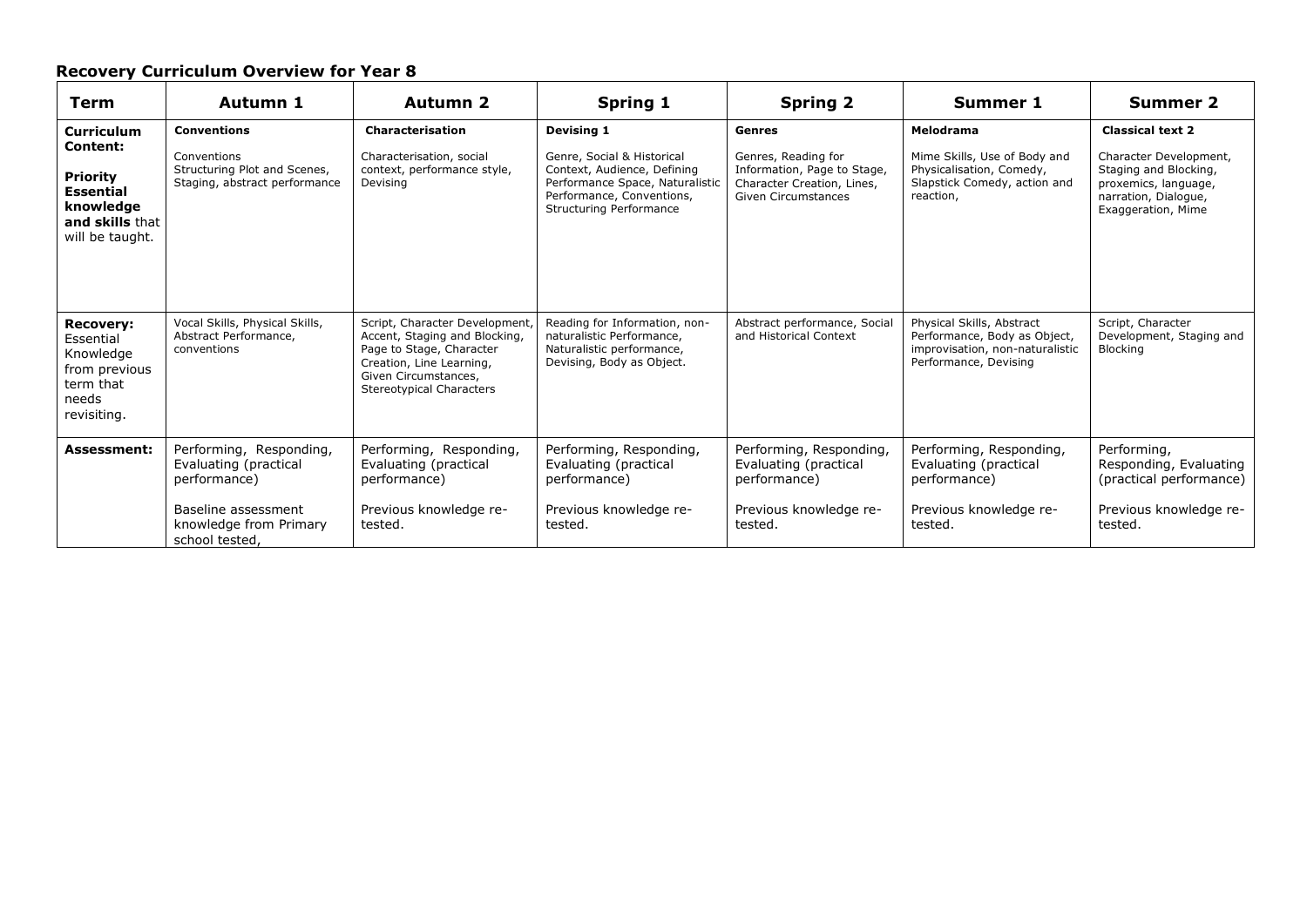| Term                                                                                             | Autumn 1                                                                                                                                    | <b>Autumn 2</b>                                                                                                         | <b>Spring 1</b>                                                                                                         | <b>Spring 2</b>                                                                                                         | <b>Summer 1</b>                                                                                                                                                      | <b>Summer 2</b>                                                                                                                                        |
|--------------------------------------------------------------------------------------------------|---------------------------------------------------------------------------------------------------------------------------------------------|-------------------------------------------------------------------------------------------------------------------------|-------------------------------------------------------------------------------------------------------------------------|-------------------------------------------------------------------------------------------------------------------------|----------------------------------------------------------------------------------------------------------------------------------------------------------------------|--------------------------------------------------------------------------------------------------------------------------------------------------------|
| <b>Curriculum</b><br>Content:                                                                    | <b>Naturalism</b>                                                                                                                           | <b>Devising 2</b>                                                                                                       | <b>Modern Text 1</b>                                                                                                    | <b>Practitioners</b>                                                                                                    | Devising 3                                                                                                                                                           | <b>Classical Text 1</b>                                                                                                                                |
| <b>Priority</b><br><b>Essential</b><br>knowledge<br>and skills that<br>will be taught.           | Practitioner methods,<br>naturalistic characterisation,<br>character exploration, vocal<br>skills, physical skills,<br>interpretive skills. | Lighting, devising,<br>storytelling, dramatic<br>conventions, vocal skills,<br>sound effects, taking<br>direction       | Page to stage, exaggeration,<br>multi role, comedy,<br>performance style, direct<br>address, Fourth wall                | Practitioner conventions,<br>style, devising, types of<br>staging, context, exploration<br>of ideas                     | Abstract style,<br>Devising, Semiotics,<br>Structure, Defining Audience<br>and Performance Space,<br>Character, Plot, Genre,<br>Performance Style and<br>Convention. | Historical context,<br>characterisation, accent,<br>exaggeration, style,<br>comedy, posture, gesture                                                   |
| <b>Recovery:</b><br>Essential<br>Knowledge<br>from previous<br>term that<br>needs<br>revisiting. | Genres, Reading for<br>Information, Page to Stage,<br>Character Creation, Lines,<br>Given Circumstances                                     | Conventions<br>Structuring Plot and Scenes,<br>Staging, abstract performance,                                           | Performance Space,<br>Characterisation, social context,<br>performance style, Page to<br>Stage, lines                   | Direct address, blocking and<br>staging,                                                                                | Social and Historical Context,<br>Character Development,<br>Staging and Blocking                                                                                     | Social and Historical<br>Context, Character<br>Development, Staging and<br>Blocking, Characterisation,<br>Page to Stage, line learning                 |
| <b>Assessment:</b>                                                                               | Performing, Responding<br>and Evaluating (Practical<br>performance)<br>Previous knowledge re-<br>tested from Year 7/8/9                     | Performing, Responding<br>and Evaluating (Practical<br>performance)<br>Previous knowledge re-<br>tested from Year 7/8/9 | Performing, Responding and<br>Evaluating (Practical<br>performance)<br>Previous knowledge re-<br>tested from Year 7/8/9 | Performing, Responding<br>and Evaluating (Practical<br>performance)<br>Previous knowledge re-<br>tested from Year 7/8/9 | Performing, Responding<br>and Evaluating (Practical<br>performance)<br>Previous knowledge re-<br>tested from Year 7/8/9                                              | Performing, Responding<br>and Evaluating<br>(Practical performance)<br>and assessment<br>booklets)<br>Previous knowledge re-<br>tested from Year 7/8/9 |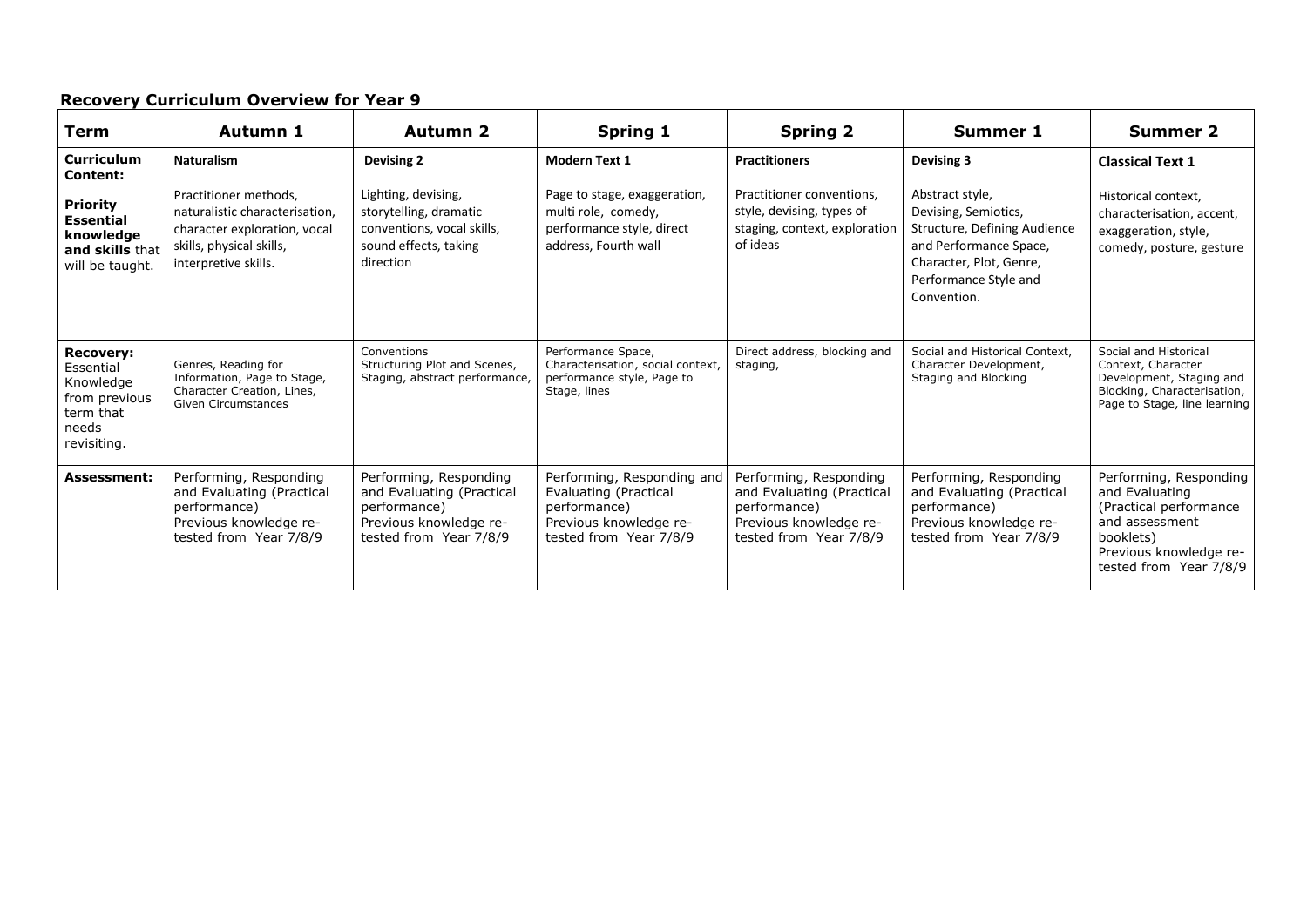| Term                                                                                                                           | Autumn 1                                                                                                                                                                                                                                                                                 | <b>Autumn 2</b>                                                                                                                                                                                                                                                                                | Spring 1                                                                                                                                                                                                                                                                                                    | <b>Spring 2</b>                                                                                                                                                                                                                                                                                                         | <b>Summer 1</b>                                                                                                                             | <b>Summer 2</b>                                                                                                                                                                                                         |
|--------------------------------------------------------------------------------------------------------------------------------|------------------------------------------------------------------------------------------------------------------------------------------------------------------------------------------------------------------------------------------------------------------------------------------|------------------------------------------------------------------------------------------------------------------------------------------------------------------------------------------------------------------------------------------------------------------------------------------------|-------------------------------------------------------------------------------------------------------------------------------------------------------------------------------------------------------------------------------------------------------------------------------------------------------------|-------------------------------------------------------------------------------------------------------------------------------------------------------------------------------------------------------------------------------------------------------------------------------------------------------------------------|---------------------------------------------------------------------------------------------------------------------------------------------|-------------------------------------------------------------------------------------------------------------------------------------------------------------------------------------------------------------------------|
| <b>Curriculum</b><br><b>Content:</b><br><b>Priority</b><br><b>Essential</b><br>knowledge<br>and skills that<br>will be taught. | <b>Performing Text</b><br><b>Modern Text- Blood</b><br><b>Brothers</b><br>Semiotics, Structure, Defining<br>Audience and Performance<br>Space, Character, Context Plot,<br>Genre, Performance Style and<br>Convention, script, lines, page<br>to stage, social and historical<br>context | <b>Performing Text</b><br><b>Blood</b><br>Modern<br>text-<br><b>Brothers</b><br>Semiotics, Structure, Defining<br>Audience and Performance<br>Space, Character, Context<br>Plot, Genre, Performance<br>Style and Convention, script,<br>lines, page to stage, social<br>and historical context | <b>Performing Text</b><br><b>Classical Text-The</b><br><b>Importance of being Ernest</b><br>Semiotics, Structure, Defining<br>Audience and Performance<br>Space, Character, Context Plot,<br>Genre, Performance Style and<br>Convention, script, lines, page<br>to stage, social and historical<br>context, | <b>Performing Text</b><br><b>Classical Text-The</b><br><b>Importance of being</b><br><b>Ernest</b><br>Semiotics, Structure,<br>Defining Audience and<br>Performance Space,<br>Character, Context Plot,<br>Genre, Performance Style<br>and Convention, script, lines,<br>page to stage, social and<br>historical context | <b>Performing Text</b><br><b>Acting Styles Workshops</b><br>Intention, style, conventions,<br>practitioners, script, historical<br>context, | <b>Devising</b><br><b>Preparation for External</b><br>Exam<br>Devising, Semiotics,<br>Structure, Defining<br>Audience and Performance<br>Space, Character, Context<br>Plot, Genre, Performance<br>Style and Convention. |
| <b>Recovery:</b><br>Essential<br>Knowledge<br>from previous<br>term that<br>needs<br>revisiting.                               | Semiotics, Structure, Defining<br>Audience and Performance<br>Space, Character, Context Plot,<br>Genre, Performance Style and<br>Convention.                                                                                                                                             | Semiotics, Structure, Defining<br>Audience and Performance<br>Space, Character, Context<br>Plot, Genre, Performance<br>Style and Convention.                                                                                                                                                   | Semiotics, Structure, Defining<br>Audience and Performance<br>Space, Character, Context Plot,<br>Genre, Performance Style and<br>Convention.                                                                                                                                                                | Semiotics, Structure,<br>Defining Audience and<br>Performance Space,<br>Character, Context Plot,<br>Genre, Performance Style<br>and Convention.                                                                                                                                                                         | Devising, genre, Performance<br>Style and Convention, social<br>and historical context                                                      | Devising, Semiotics,<br>Structure, Defining<br>Audience and Performance<br>Space, Character, Context<br>Plot, Genre, Performance<br>Style and Convention.                                                               |
| <b>Assessment:</b>                                                                                                             | Performing, Responding<br>and Evaluating (assessment<br>logbooks)<br>Previous X knowledge re-<br>tested from Year 9                                                                                                                                                                      | Performing, Responding<br>and Evaluating<br>(assessment logbooks)<br>Previous X knowledge re-<br>tested from Year 9/10                                                                                                                                                                         | Performing, Responding and<br>Evaluating (assessment<br>logbooks)<br>Previous X knowledge re-<br>tested from Year 9/10                                                                                                                                                                                      | Performing, Responding<br>and Evaluating<br>(assessment logbooks)<br>Previous X knowledge re-<br>tested from Year 9/10                                                                                                                                                                                                  | Performing, Responding<br>and Evaluating (assessment<br>logbooks)<br>Previous X knowledge re-<br>tested from Year 9/10                      | Performing, Responding<br>and Evaluating<br>(assessment logbooks)<br>Previous X knowledge<br>re-tested from Year 9/<br>10                                                                                               |